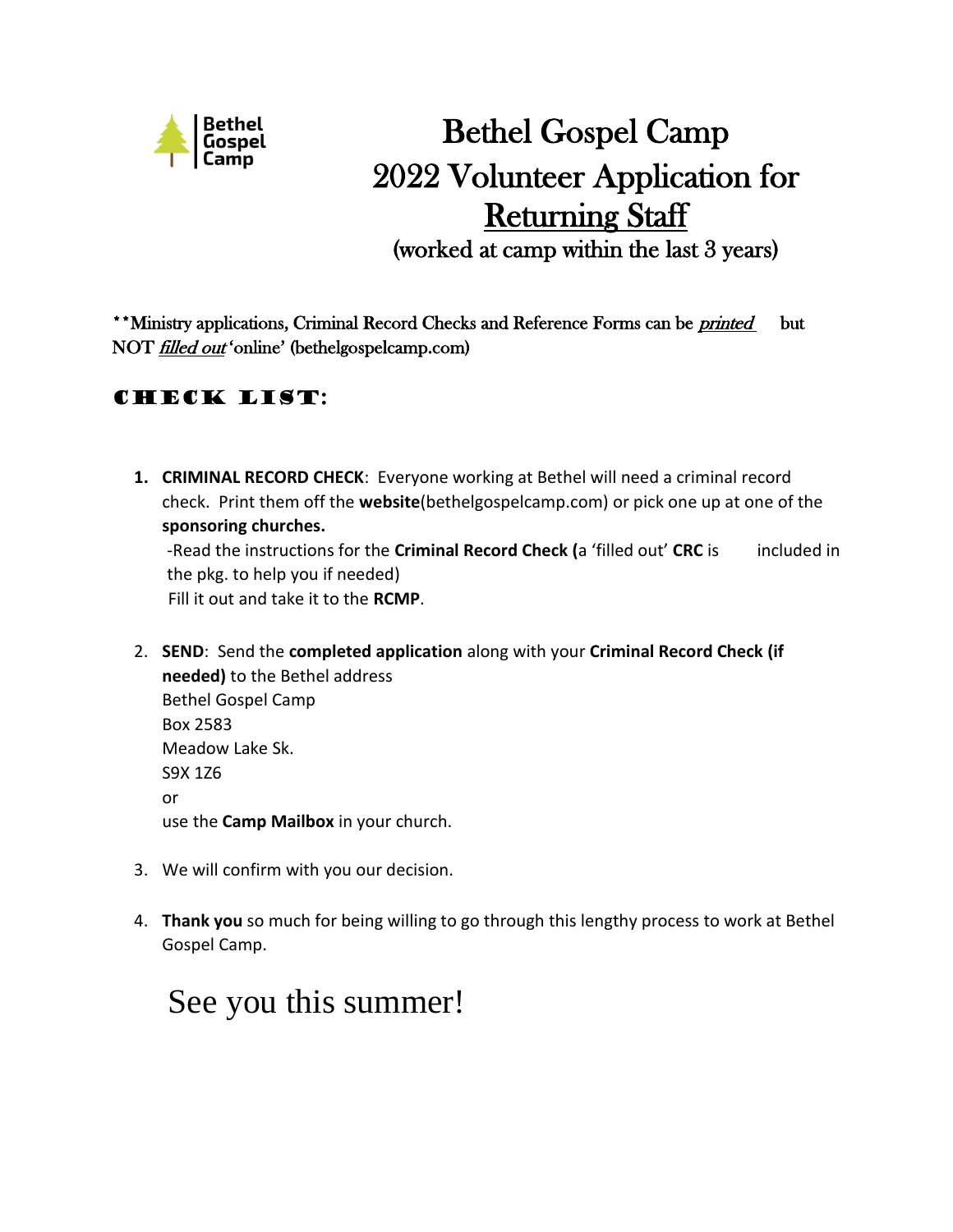### **Volunteer Ministry Application Form 2022 For those** *returning to serve* **at Bethel Gospel Camp** (Information received is **strictly confidential**)

*Looking forward to working with you again this summer*

| Full name                                                                                                                                  | Male Female   |  |  |  |  |  |
|--------------------------------------------------------------------------------------------------------------------------------------------|---------------|--|--|--|--|--|
|                                                                                                                                            |               |  |  |  |  |  |
| Single Married Engaged Separated Divorced Remarried Widow/Widower                                                                          |               |  |  |  |  |  |
|                                                                                                                                            |               |  |  |  |  |  |
|                                                                                                                                            |               |  |  |  |  |  |
|                                                                                                                                            |               |  |  |  |  |  |
|                                                                                                                                            |               |  |  |  |  |  |
| Grade completed_____ Post-secondary: Years completed_____ Degree received__________________________                                        |               |  |  |  |  |  |
|                                                                                                                                            |               |  |  |  |  |  |
| How long have you attended? _____________ Do you attend regularly (2 or more services a month)? ______                                     |               |  |  |  |  |  |
|                                                                                                                                            |               |  |  |  |  |  |
| Position you are applying for:<br>[100] Kitchen (must bring closed toe shoe and no sleeveless shirts) [100] Dining Hall<br>___ Maintenance | _____ Janitor |  |  |  |  |  |
| Camp dates you are applying for:                                                                                                           |               |  |  |  |  |  |

#### **Bethel Camp (Jeanette Lake***)*

DIY Work Camp (June 30-July 3) \_\_\_\_\_ Teddy Bear (July 6-8) \_\_\_\_\_ Children's 1 (July  $11-15$ ) Children's 2 (July 18-22) \_\_\_\_\_ Children's 3 (July 25-29) \_\_\_\_\_ Teen Camp (August 1-5)

\*\* **Staff Training will be July 3-5.**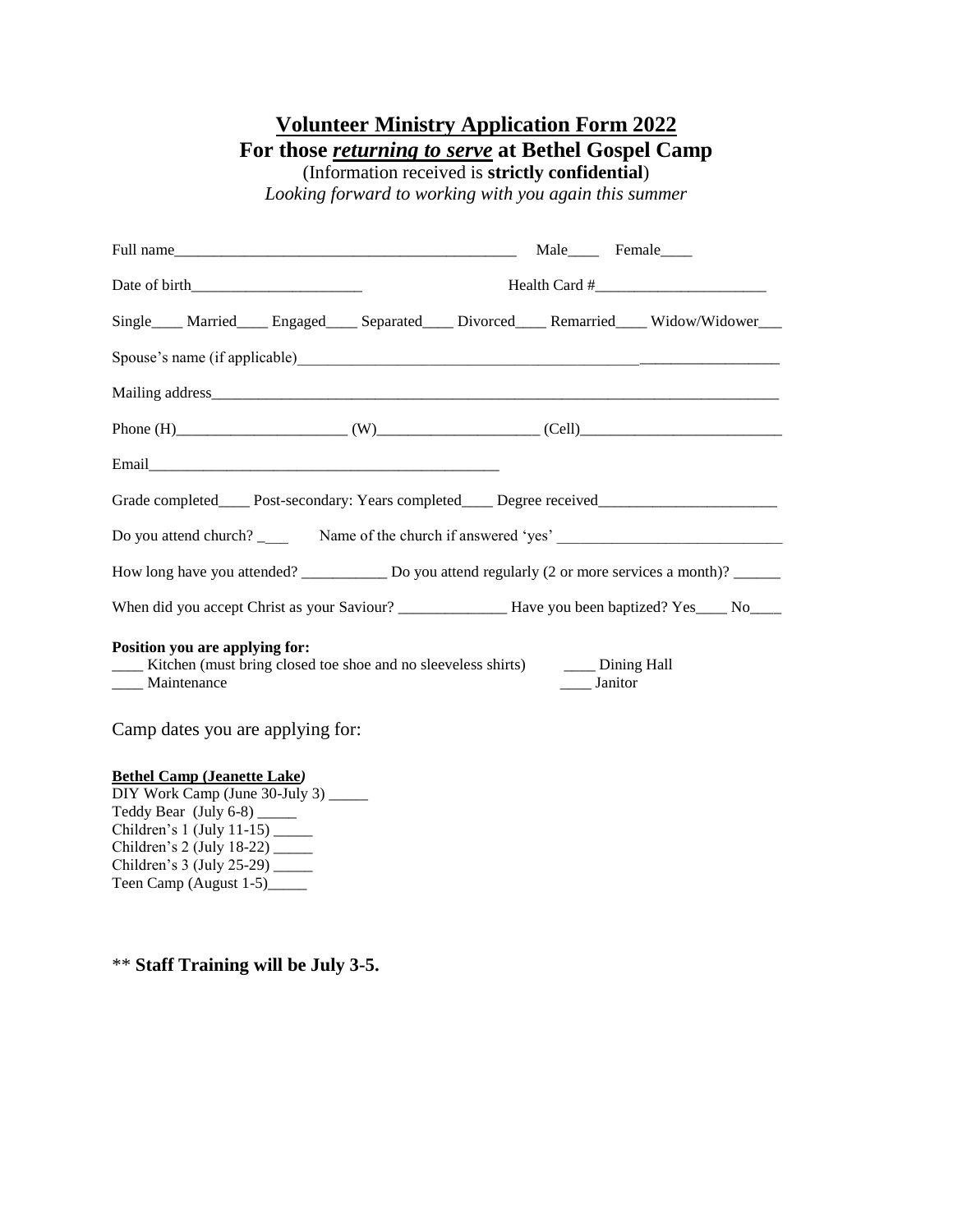Please provide the names of **2** individuals, excluding relatives, who could provide a **reference** for you that you have interacted with during your time away from camp. Please include e-mail addresses if possible. These references may be contacted.

| Address |  |
|---------|--|
| Email   |  |

## **BETHEL GOSPEL CAMP**

#### **RELEASE OF INFORMATION AND DECLARATION OF INTENT**

I hereby give Bethel Gospel Camp permission to contact persons named as references to ascertain my suitability for ministry. I release all such references from liability for any damage that may result from furnishing such evaluations to you.

 I also grant permission for Bethel Gospel Camp to perform a personal criminal record check, if deemed necessary, for purposes of my protection against false allegations and for the protection of those I serve. I consent to such an investigation with the understanding that the results will be kept in extreme confidence. I agree to adhere to the protection guidelines as adopted by Bethel Gospel Camp.

 I understand that if my character or morals should be deemed inappropriate and/or criminal at any time during my service, Bethel Gospel Camp will be entitled to terminate my position without expressed cause or prior notice regardless of any oral or written statement by Bethel Gospel Camp prior to, at, or following the date of service.

 I understand that Bethel Gospel Camp is responsible for the welfare of any person or persons entrusted to my care, and thus I will cooperate fully with the staff in the fulfillment of my duties and will keep all information I encounter in my ministry confidential. If at any time, I find that for any reason I am unable to support the policies, procedures or doctrine of Bethel Gospel Camp, I will graciously and quietly resign my position. If my supervisors find that I am in conflict with any of the policies, procedures, or doctrines and we are not able to resolve the issue, I will graciously and quietly agree to resign my position.

 I hereby acknowledge that the information contained in this application for ministry is correct to the best of my knowledge.

| Signature of applicant |  |  |
|------------------------|--|--|
|                        |  |  |

Print Name

| Date |  |  |  |  |
|------|--|--|--|--|
|      |  |  |  |  |

**Everyone wanting to work for the summer of 2022 will need to get a criminal record check done prior to working at camp!!**